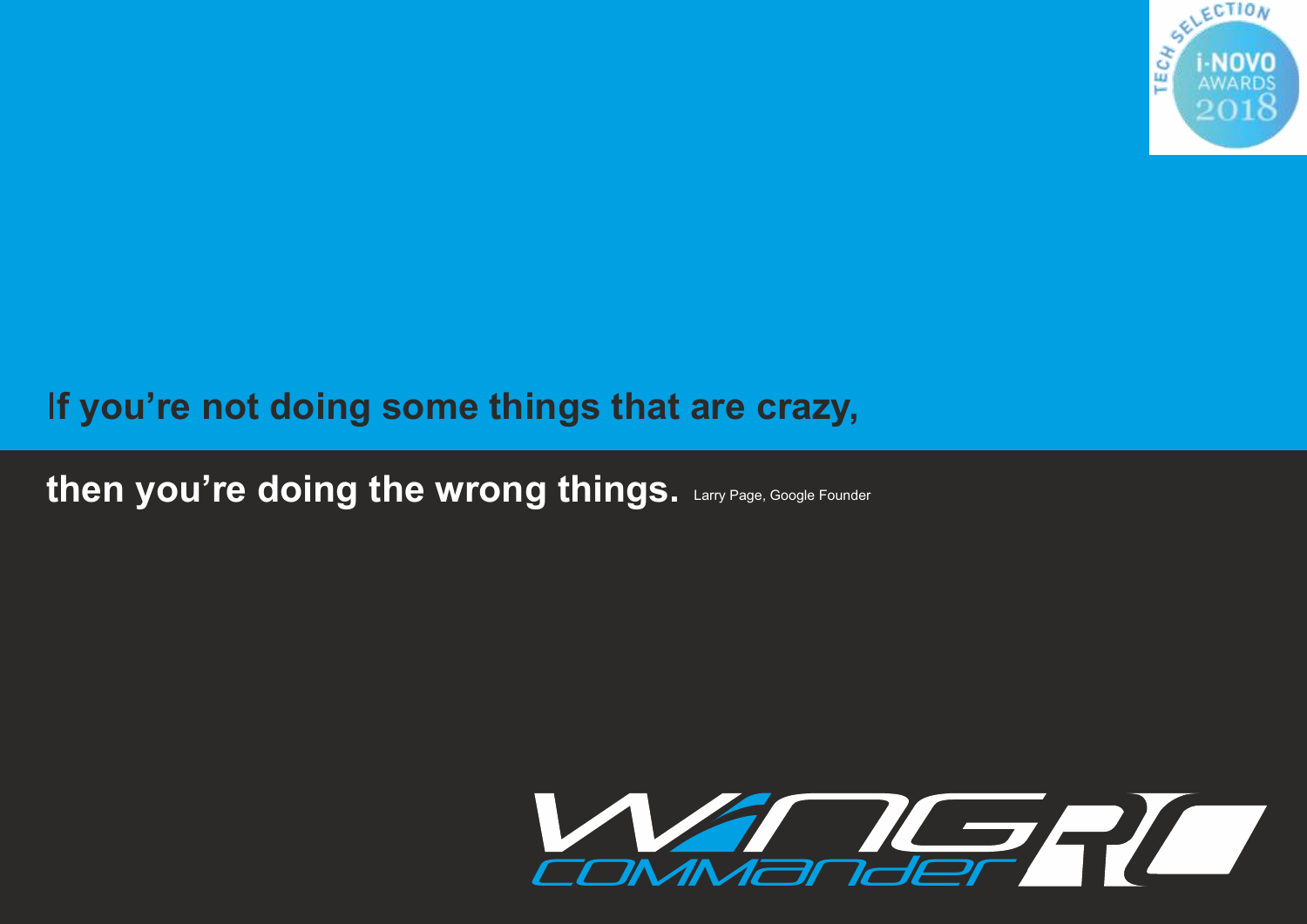# The earth has a fever, and the fever is rising!

Al Gore Vice President USA/ Nobel Peace Prize winner/ environmental activist

In times of climate change and diminishing resources the question must no longer be: "How much is a gallon of fuel?" but we ought to ask ourselves

### How valuable is a gallon of fossil fuels? For us, our **children** and **grandchildren**. And which **effect** does it have **on** the **environment** when it is burnt?

### It is high time to change something!

And yet, we think that any propulsion technology for boats has its right to exist. For us, maximum benefit for you and the environment lies in an optimal combination of proved and tested propulsion technology and alternative propulsion methods based on renewable energies. You yourself choose the technology most suitable to the requirements of the respective situation and thus reduce polluting emissions considerably without giving up comfort and safety.

With a WingCommander RC Kite-propulsion system you support or replace your conventional boat propulsion and actively help to preserve both the environment and the seas as well as scarce resources for later generations.

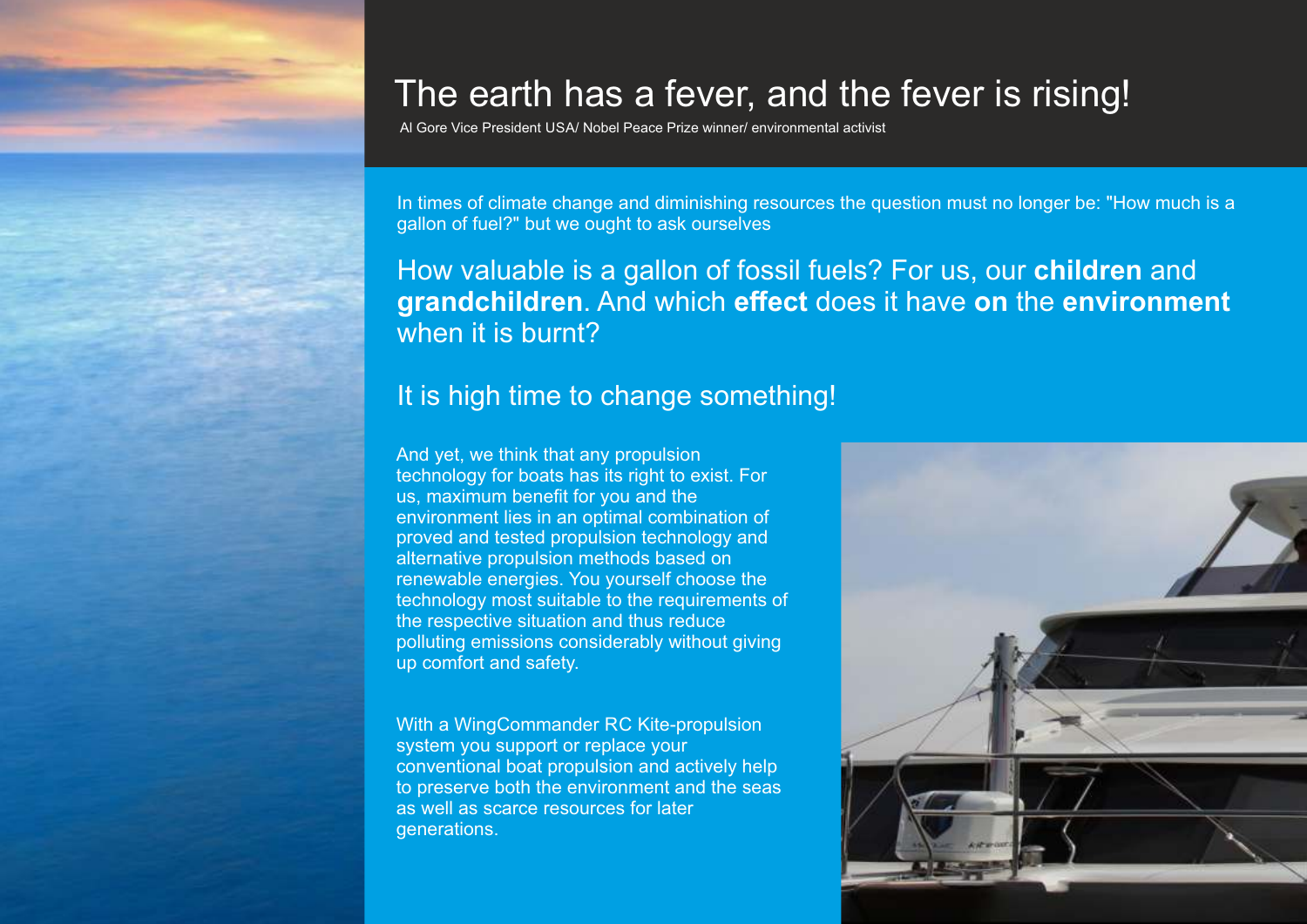## What makes innovative thinking happen? I think it's really a mindset. You have to decide. Elon Musk CEO TESLA

# When it goes on behind the horizon.

**You'll achieve more with the WingCommandernthan just saving fuel.**

### **Unlimited Range**

No other system worldwide will allow you to extend the range of a motor yacht so much.

No matter if you propel your boat by a kite alone or use it as an auxiliary engine: The kite will enable you to achieve completely new aims. As early as in 2006, French sailor Anne Quemere crossed the Atlantic Ocean on a solely kite-propelled boat.

### **A Plus in Safety**

In case of engine failure you have the possibility to maneuvre into safe waters in a controlled way by wind power and thus depend less on external help.

Since 2014 the Volvo Ocean Race Yachts have been carrying a kite as their emergency propulsion.

### **Simply enjoy silence**

Compared with a combustion engine, the WingCommander works almost without a sound. During the journey, you simply enjoy the view without disturbing noise, vibrations or the smell of exhaust fumes.



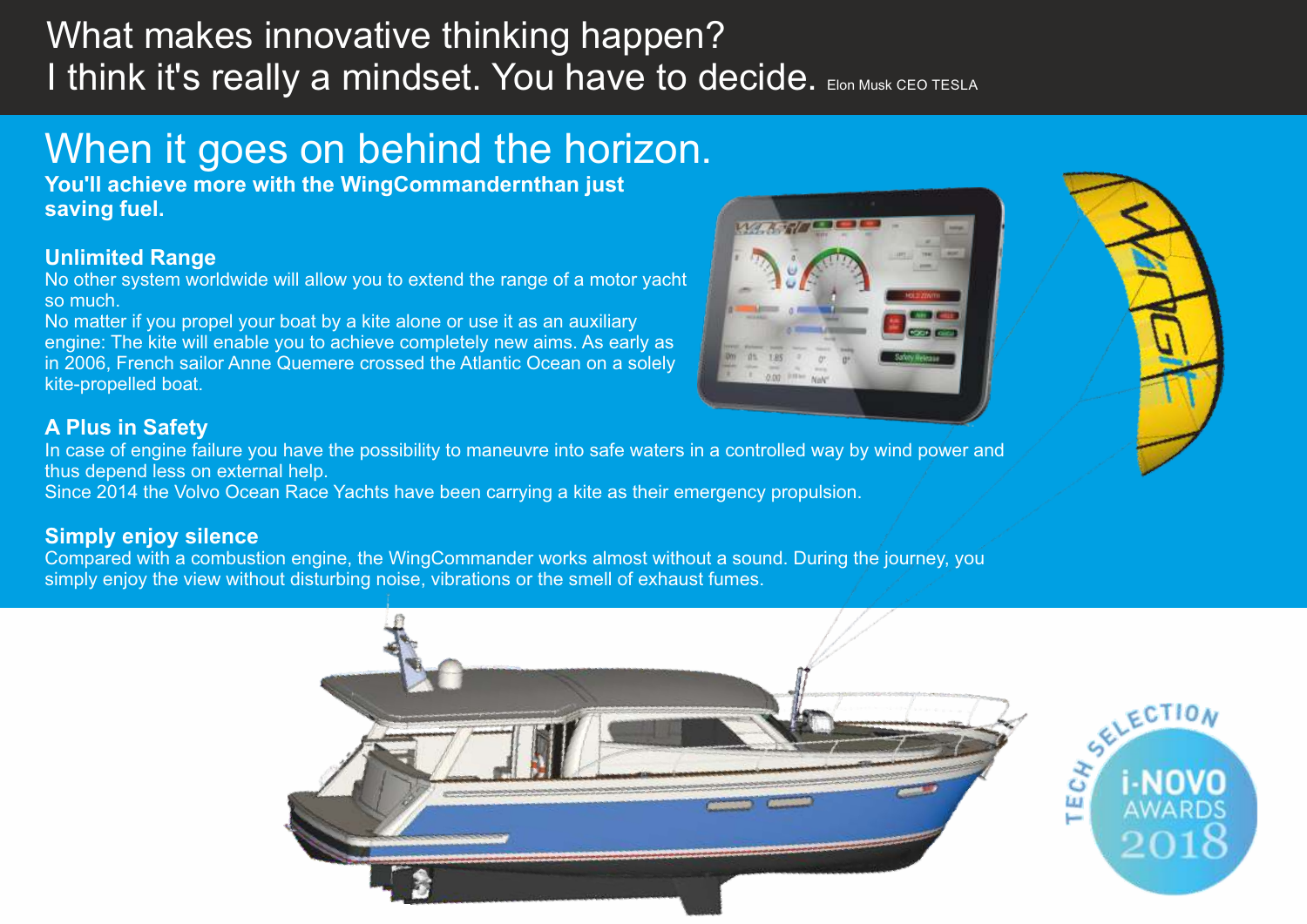# Technische Daten Commander







| Supply Voltage      | $24\sqrt{ }$     |
|---------------------|------------------|
| Input Power Ø       | 200 <sub>W</sub> |
| <b>Peak Current</b> | 150A             |
| Line Lenght         | 25-150m          |



| <b>Supply Voltage</b> | 24V     | Line BRL         | 1200kgf    |
|-----------------------|---------|------------------|------------|
| Input Power Ø         | 200W    | Line SWL         | 350kgf     |
| <b>Peak Current</b>   | 150A    | <b>Kite Size</b> | $5-20$ sqm |
| Line Lenght           | 25-150m | Control          | man/auto   |

### Key Facts

#### Fully electronic Steering

Power-consuming steering will be done fully electronically. This will make handling easy and manageable for everybody.

#### Energy-saving propulsion technology

WingCommander's propulsion technology has been optimized for minimal energy consumption. Therefore, WingCommander takes up only 200W power input.

#### Line lengths of up to 150m

Our line concept, especially designed and optimized for yacht use, allows the kite to be started even at low winds and makes it work efficiently at greater heights of up to 150m with stronger winds.

#### Sailpower x 10

Performance is enormously increased by the operating height of up to 150m and the possibility of performing active flight figures. Thus, the kite can achieve a performance up to ten times higher than that of a conventional sail of similar size.

#### Simple and intuitive steering

The kite is manually steered by a joystick. Clearly arranged operating controls allow intuitive handling.

#### Automatic kite pilot

For longer distances, the autopilot will take over control that can also be executed manually. It will also fly pre-defined flight figures that can also be manually optimized by you.

#### Technically mature Kite Wings

To enable you to benefit from any further development of this technically challenging sports device, our kite systems use different models of high-performance kitesurfingkites. These are easy to handle, easy to steer, mistake-forgiving and, above all, very safe.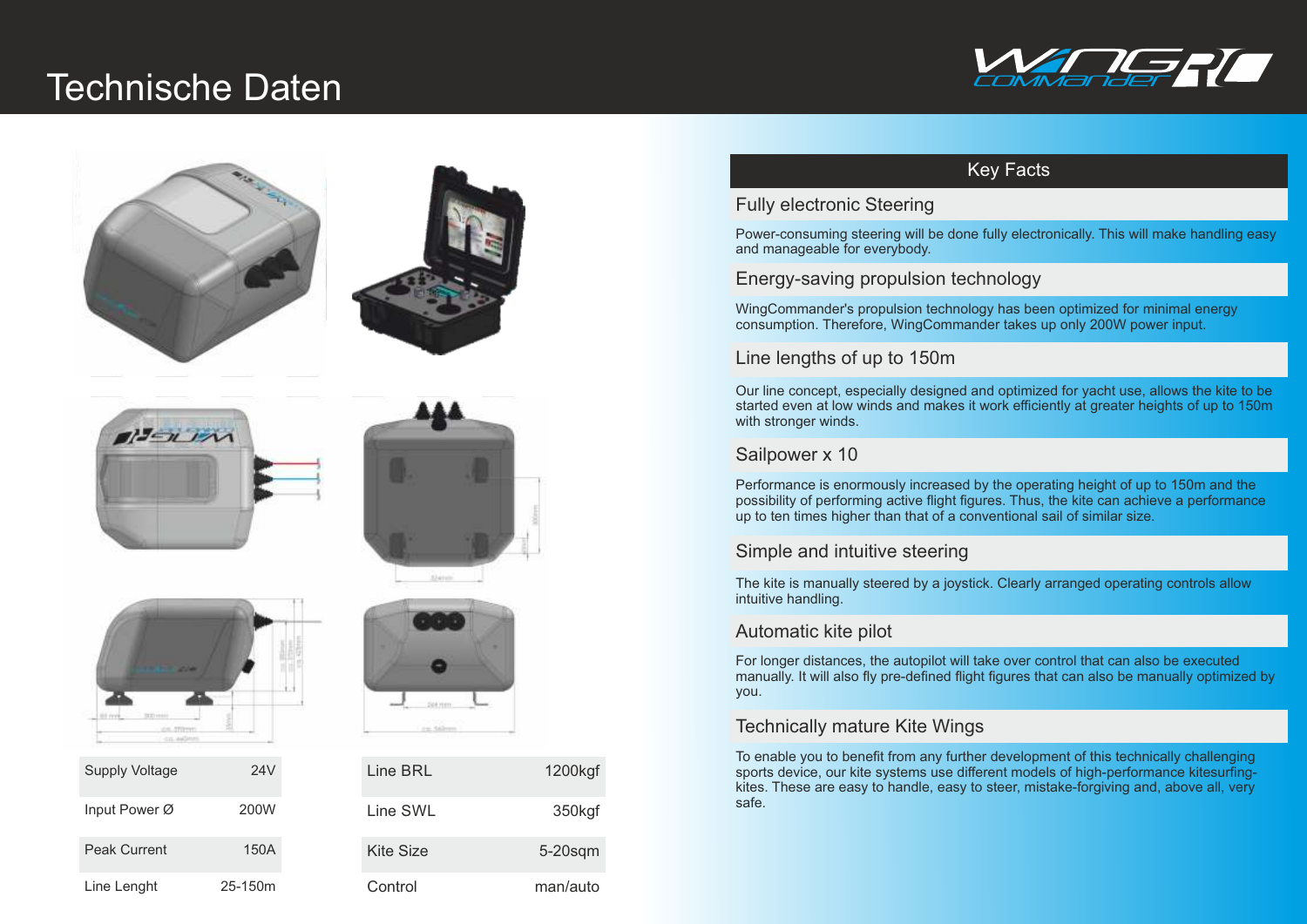

# System Components

#### **1. Winch unit**: kite-steering mechanism

**2. Controller:** Core of WingCommander RC. Here all sensor data are being processed, transformed into steering commands and broadcast to the radio module of the CPU-unit.

**3. Touchscreen App:** App for Android devices. It will make operating easier and will increase clarity.

**4. CPU-Unit:** Here all sensor data and steering signals are being bundled and processed.

**5. Radio modul**e: der CPU-Einheit

**6. Motor Controller:** From here the motors of the winch unit are being addressed.

**7. Kite Sensor:** Attached to the kite. Identifies the kite's exact position and flight attitude and broadcasts data to the controller.

**8. Line Sensor:** Identifies the kite's position in relation to the boat's course.

**9. Batteries:** A 24-V- battery bank with min 100Ah provides energy for winch-unit operation.

**10. Kite mast:** Raises lines' suspension point above railing height.

**11. Kite lines: Connects Kite and** WingCommander and transfers the power.

**12 Kite:** Generates power.

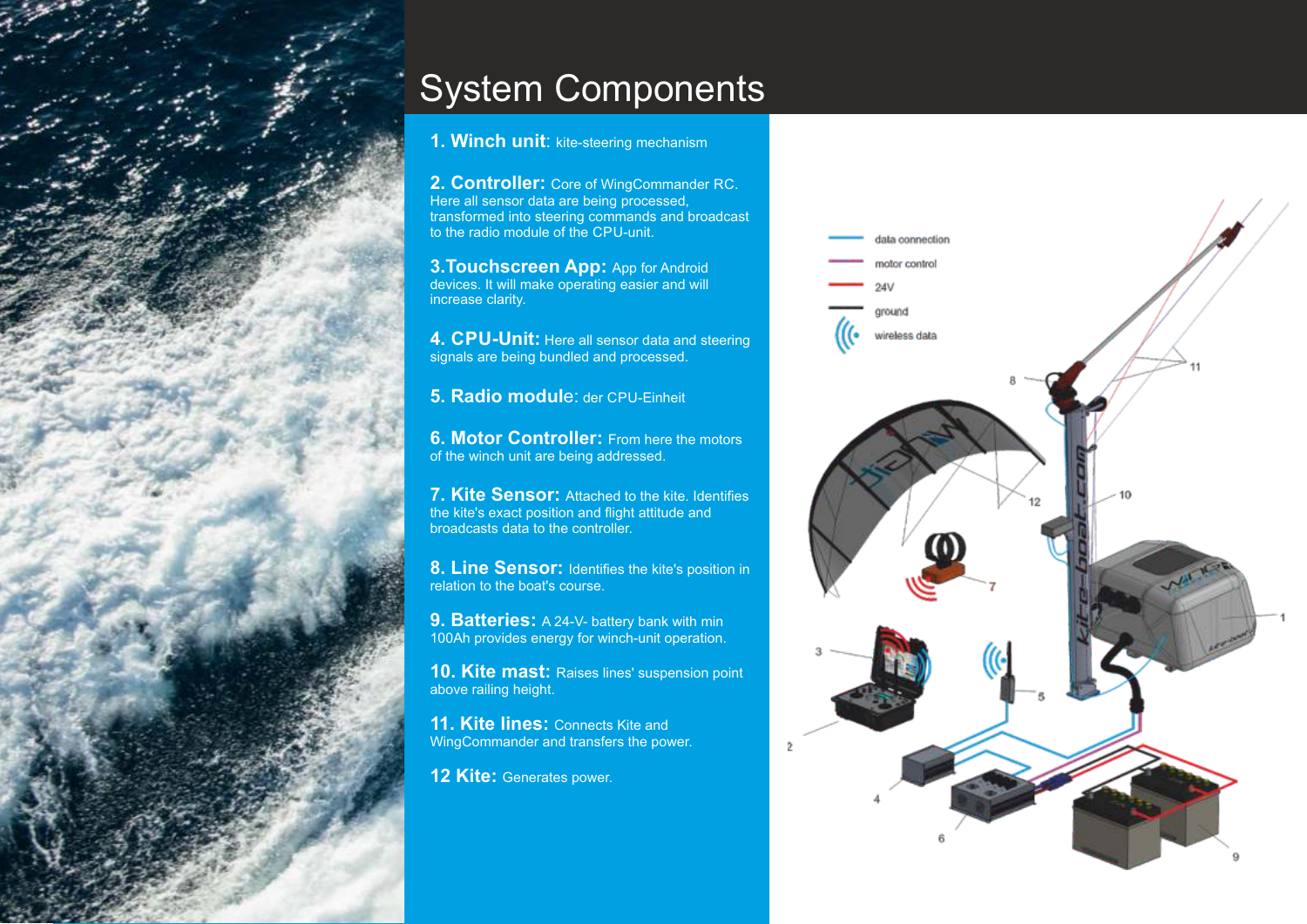



# **Pricing**

|                                                                                 | <b>EURO</b> | $\blacksquare$<br>EURO incl. |
|---------------------------------------------------------------------------------|-------------|------------------------------|
| <b>WingCommander RC Starter Kit</b>                                             | excl. VAT   | <b>19%VAT</b>                |
| Kitecontroller+Remote Control+Motorcontroller.                                  |             |                              |
| Line set: 150m, main line 900daN BRL steering lines 300daN BRL.                 |             |                              |
| Mast: size 130mm, lenght 1,2m, incl. rigging lines (without deck eyes).         |             |                              |
| Tube Kite: Size 9sqm, prepared for autopilot, incl. bag und repair kit.         | 13.100      | 15.589                       |
| <b>High Load Upgrade</b>                                                        |             |                              |
| High Load Line Braking System                                                   |             |                              |
| <b>High Power Motors</b>                                                        |             |                              |
| High Load Mast: Size 180mm, lenght 1,2m incl. high power rigging and components |             |                              |
| Line Set Upgrade: 1190daN BRL main lines                                        | 2.350       | 2.797                        |
| <b>Autopilot Upgrade</b>                                                        |             |                              |
| Upgrade Remote Control: Assisted Kite Control for figure eight and hold Zenith  |             |                              |
| Kite Sensor: Sensor unit incl. high performance radio transceiver               |             |                              |
| Line sensor Basic: Light weight line sensor unit.                               | 2.300       | 2.737                        |
| <b>Sensor Upgrade</b>                                                           |             |                              |
| Line Sensor PRO: Higher accuracy, better handling, CNC-milled aluminum.         | 1.800       | 2142                         |
| <b>Installation</b>                                                             |             |                              |
| Base Platform: Mounting plattform for mast and WingCommander anodized aluminum  | 800         | 952                          |
| Mounting Back Plates: for mast and Kitecontroller                               | 100         | 119                          |
| <b>Kite</b>                                                                     |             |                              |
| 11sqm                                                                           | 1.427       | 1698                         |
| $13.5$ sqm                                                                      | 1.570       | 1868                         |
| 15sqm                                                                           | 1.680       | 1999                         |
| 17sqm                                                                           | 1.765       | 2100                         |
| 19sqm                                                                           | 1.850       | 2202                         |
| <b>Accessories</b>                                                              |             |                              |
| Kitepump 2.0 XL: manually 2L                                                    | 49          | 58                           |
| Kitepump: electric incl. LiPo battery                                           | Г<br>175    | 208                          |

Price in

Price in

All prices ex works and under reserve. Our products are custom-build and differs between different type of boat. The pricing is just a benchmark. Please contact us for a special price for your boat.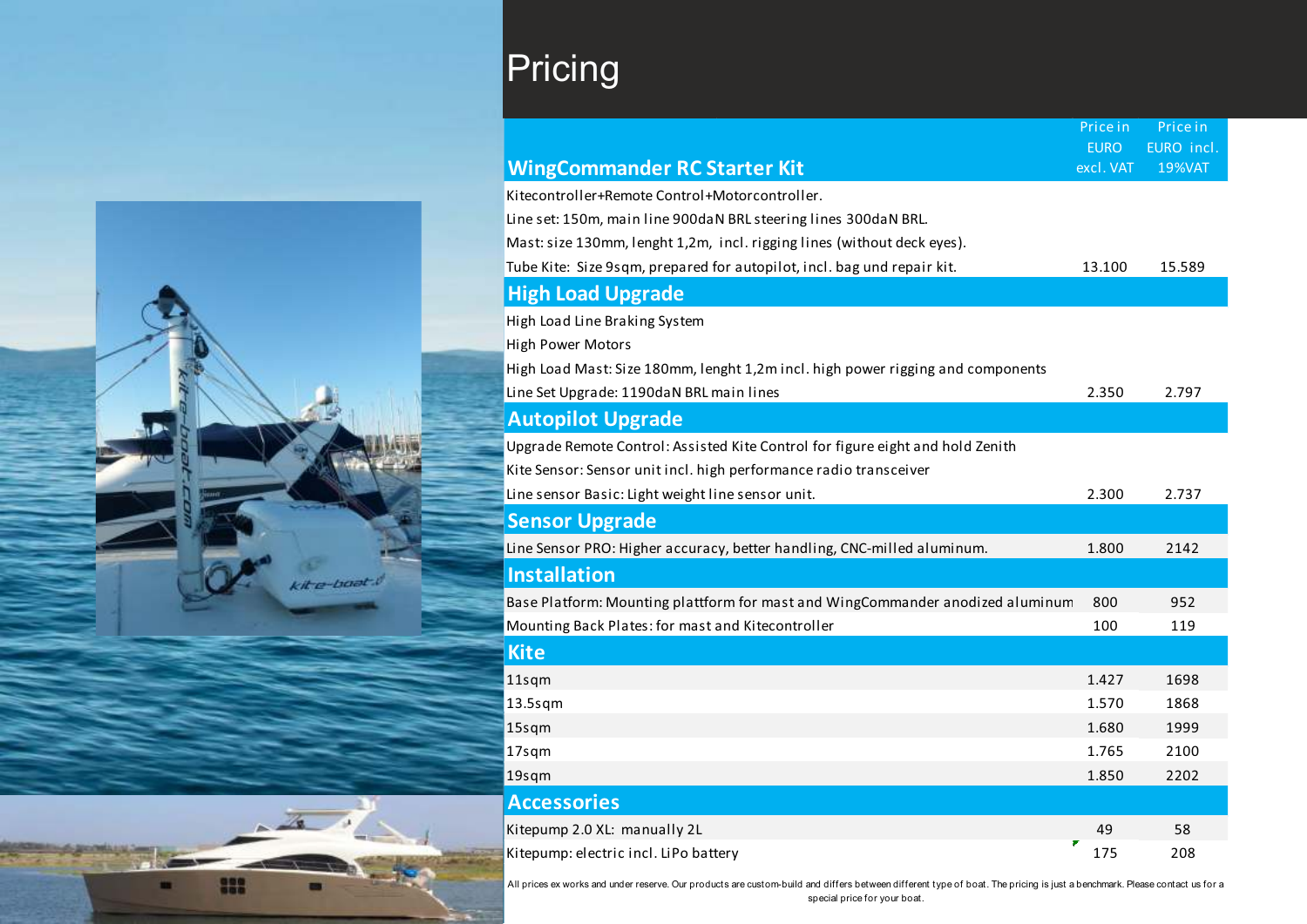### Developed on the chase for wind

For more than 10 years, Stephan Schröder and his team have been developing the worldwide most often sold Kite Control Systems for boat propulsion.

What once started with small beach catamarans and a sportive challenge has grown into one of the most innovative and sustainable products in the maritime field.

WingCommander RC is a milestone in the development of alternative propulsion technologies for motor yachts, propelled by either conventional motor or electric engines, and offers their owners completely new prospects for the use of their boats.